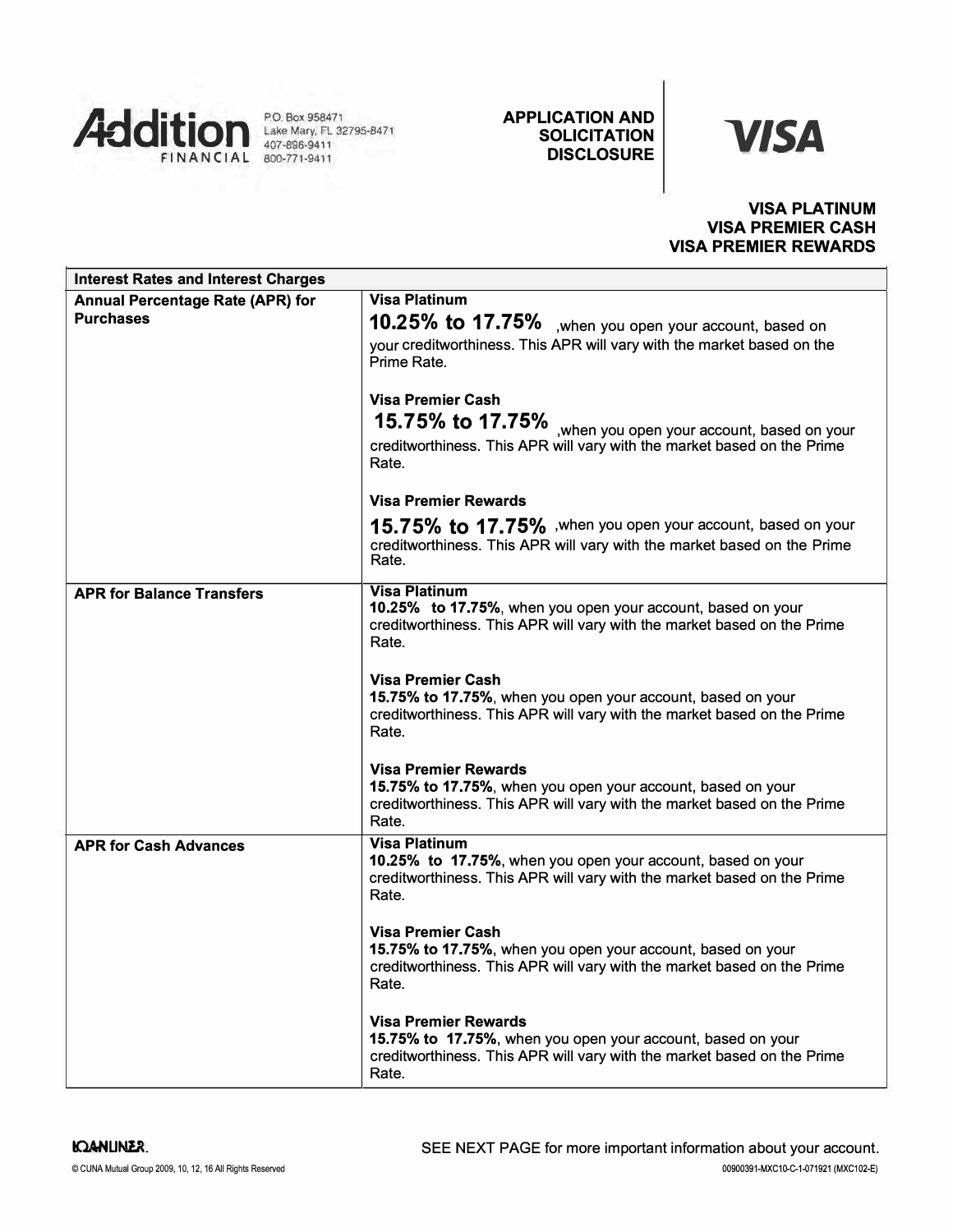| <b>Penalty APR and When it Applies</b>                                                                                                                                                                   | <b>Visa Platinum</b><br>17.75%.<br><b>Visa Premier Cash</b><br>17.75%.<br><b>Visa Premier Rewards</b><br>17.75%<br>This APR may be applied to your account if you:<br>- Make a late payment.<br>How Long Will the Penalty APR Apply? If your APRs are increased for<br>this reason, the Penalty APR will apply until you make six consecutive<br>minimum payments when due. |
|----------------------------------------------------------------------------------------------------------------------------------------------------------------------------------------------------------|-----------------------------------------------------------------------------------------------------------------------------------------------------------------------------------------------------------------------------------------------------------------------------------------------------------------------------------------------------------------------------|
| How to Avoid Paying Interest on<br><b>Purchases</b>                                                                                                                                                      | Your due date is at least 25 days after the close of each billing cycle. We will<br>not charge you any interest on purchases if you pay your entire balance by<br>the due date each month.                                                                                                                                                                                  |
| For Credit Card Tips from the<br><b>Consumer Financial Protection Bureau</b>                                                                                                                             | To learn more about factors to consider when applying for or using a<br>credit card, visit the website of the Consumer Financial Protection<br>Bureau at http://www.consumerfinance.gov/learnmore.                                                                                                                                                                          |
| <b>Fees</b>                                                                                                                                                                                              |                                                                                                                                                                                                                                                                                                                                                                             |
| <b>Annual Fee</b><br>- Annual Fee                                                                                                                                                                        | <b>None</b>                                                                                                                                                                                                                                                                                                                                                                 |
| <b>Transaction Fees</b><br>- Balance Transfer Fee<br>- Cash Advance Fee<br>- Foreign Transaction Fee - Visa<br>Platinum, Visa Premier Cash<br>- Foreign Transaction Fee - Visa Premier<br><b>Rewards</b> | <b>None</b><br><b>None</b><br>3.00% of each transaction in U.S. dollars<br><b>None</b>                                                                                                                                                                                                                                                                                      |
| <b>Penalty Fees</b><br>- Late Payment Fee<br>- Returned Payment Fee                                                                                                                                      | Up to \$40.00<br>Up to \$27.00                                                                                                                                                                                                                                                                                                                                              |

# **How We Will Calculate Your Balance:**

We use a method called "average daily balance (including new purchases)."

#### **Application of Penalty APR:**

Your APR may be increased to the disclosed Penalty APR if you are 60 days late in making a payment.

#### **Effective Date:**

The information about the costs of the card described in this application is accurate as of: **June 21, 2022**  This information may have changed after that date. To find out what may have changed, contact the Credit Union.

**For California Borrowers, the Visa Platinum, Visa Premier Cash and Visa Premier Rewards are secured credit cards. Credit extended under this credit card account is secured by various personal property and money**  including, but not limited to: (a) any goods you purchase with this account, (b) any shares you specifically **pledge as collateral for this account on a separate Pledge of Shares, (c) all shares you have in any individual or joint account with the Credit Union excluding shares in an Individual Retirement Account or in any other account that would lose special tax treatment under state or federal law, and (d) collateral securing other loans you have with the Credit Union excluding dwellings.** 

## **Other Fees & Disclosures:**

#### Late Payment Fee:

\$29.00 or the amount of the required minimum payment, whichever is less, if you are one or more days late in making a payment. In the event you fail to make a payment on time in any of the six billing cycles following the initial violation, you will be charged \$40.00 or the amount of the required minimum payment, whichever is less.

### **IOANUNER**